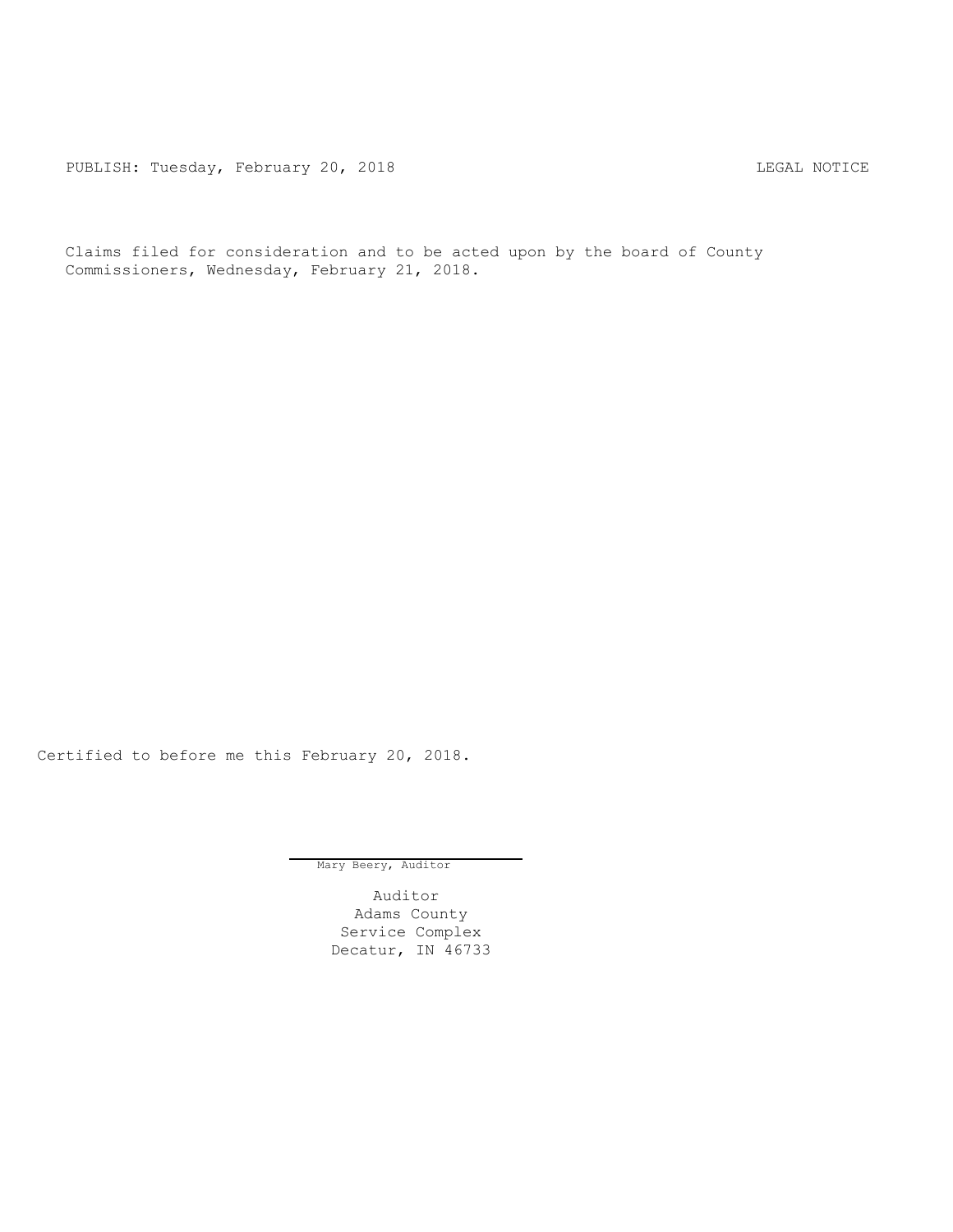

## **Claims Docket for Newspaper Adams County, Indiana**

## For Period: **1/25/2018** to **2/7/2018**

*313 W. Jefferson St. Decatur, IN 46733 (219) 724-2600*

## Date Claims to be Paid: **2/21/2018**

| <b>Vendor</b>                         | Amount    | Vendor                                   | Amount    |
|---------------------------------------|-----------|------------------------------------------|-----------|
| Adams Memorial Hospital               | 9,117.34  | American Hotel Register                  | 1,042.24  |
| American Wire Rope & Sling            | 5,189.26  | Appraisal Research Corporation           | 11,329.56 |
| Arnold Lumber Co., Inc.               | 94.01     | Berne Ready Mix                          | 2,901.20  |
| <b>Berne Witness</b>                  | 57.96     | Suburban Propane LP                      | 203.50    |
| Brateman's, Inc.                      | 44.99     | <b>BSN</b> Sports Inc                    | 285.46    |
| Chet's Pest Control                   | 120.00    | Cintas Location #338                     | 122.39    |
| City Of Decatur                       | 618.79    | Decatur Hardware & Rental                | 18.73     |
| <b>Complete Printing Service</b>      | 65.00     | Computer Systems, Inc.                   | 1,800.00  |
| Decatur Daily Democrat                | 222.00    | <b>Decatur Dental Services</b>           | 850.85    |
| Decatur Police Department             | 220.00    | Decatur Postmaster                       | 500.00    |
| MAXIMUS Consulting Services, Inc.     | 1,950.00  | Geneva Police Department                 | 60.00     |
| Gordon Food Service                   | 3,652.04  | Grimm's Auto                             | 44.80     |
| Indiana State Police                  | 144.00    | Kiess Electric                           | 77.75     |
| Legal Directories Publishing Co. Inc. | 57.29     | Lehman Feed Mill                         | 262.50    |
| Monroe Trophy                         | 40.00     | Monroe Water Department                  | 214.70    |
| Portland Motor Parts, Inc.            | 887.23    | Quill Corporation                        | 379.85    |
| Roto-Rooter                           | 200.00    | Sherwin-Williams                         | 14.44     |
| Shifferly Dodge                       | 70.20     | Stone-Street Quarries, Inc.              | 125.33    |
| Treasurer of Adams County             | 82.05     | Tri-State First Aid                      | 28.95     |
| Miller, Burry & Brown, P.C.           | 4,366.98  | Imi Irving Material, Inc.                | 658.12    |
| Adams County Automotive Supply, Inc.  | 1,618.33  | Affolder Implement Sales, Inc.           | 128.43    |
| Purdue University                     | 122.32    | Waste Management                         | 667.01    |
| B Secure Alarm Systems, Inc.          | 12,065.73 | Lehman's Automotive Repair LLC           | 347.20    |
| Don Myers Plumbing                    | 10,311.86 | <b>Boyce Forms Systems</b>               | 338.00    |
| Deborah S. Stimpson                   | 140.89    | Geneva Municipal Utilities               | 42.94     |
| Public Agency Training Council        | 345.00    | Zurcher's Best-One Tire & Auto Care, Inc | 1,275.28  |
| <b>Adams County Clerk</b>             | 532.00    | Harvest Land Co-op                       | 787.77    |
| Koorsen Fire and Security, Inc.       | 3,390.00  | Adams County Truck Repair, Inc.          | 94.67     |
| Beth A. Webber                        | 1,298.24  | Thomas R Krueckeberg                     | 184.05    |
| Adams County Sheriff's Department     | 156.00    | ERS Wireless Communications              | 1,704.23  |
| Barbara L. Norby                      | 500.00    | VoMac Trucks Sales & Service             |           |
|                                       |           |                                          | 3,075.46  |
| Michael G. Werling                    | 670.00    | Southeastern Equipment Company Inc       | 149.39    |
| Trover's Market LLC                   | 7,341.49  | Eleanor R. Fennig                        | 500.00    |
| <b>Bluffton Medical Center</b>        | 460.13    | <b>Uricks Trucking</b>                   | 364.00    |
| Alpine Falls, Inc.                    | 35.95     | Deborah A. Schantz                       | 122.00    |
| Indiana Vital Records Association     | 25.00     | Extinguisher Co. No. 1                   | 484.44    |
| <b>Stationair's Express</b>           | 812.34    | Habegger's Ace Lumber #4488              | 3.30      |
| Schwartz Steel LLC                    | 5.50      | Chad Kukelhan                            | 304.00    |
| John August                           | 17.76     | FlexPAC                                  | 1,617.21  |
| Commonwealth Engineers, Inc.          | 172.34    | Decatur Ace Hardware                     | 318.51    |
| <b>Direct Fitness Solutions</b>       | 6,090.28  | Timothy L. Barkey                        | 20.00     |
| O'Reilly Auto Parts                   | 199.79    | Brenda Alexander                         | 126.49    |
| Attenti US Inc                        | 7,050.25  | Indigital Telecom                        | 4,312.87  |
| Haines Engineering, Inc.              | 1,936.00  | Advance Auto Parts                       | 129.99    |
| <b>Allstar Communications</b>         | 1,282.20  | <b>Tracy Brandt</b>                      | 31.24     |
| Frontier                              | 147.12    | <b>EMP</b> Technical Group               | 132.00    |
| John Deere Financial                  | 37.37     | Troyer Brothers, Inc.                    | 96.21     |
| Newegg Business                       | 1,928.94  | Perry ProTech                            | 530.65    |